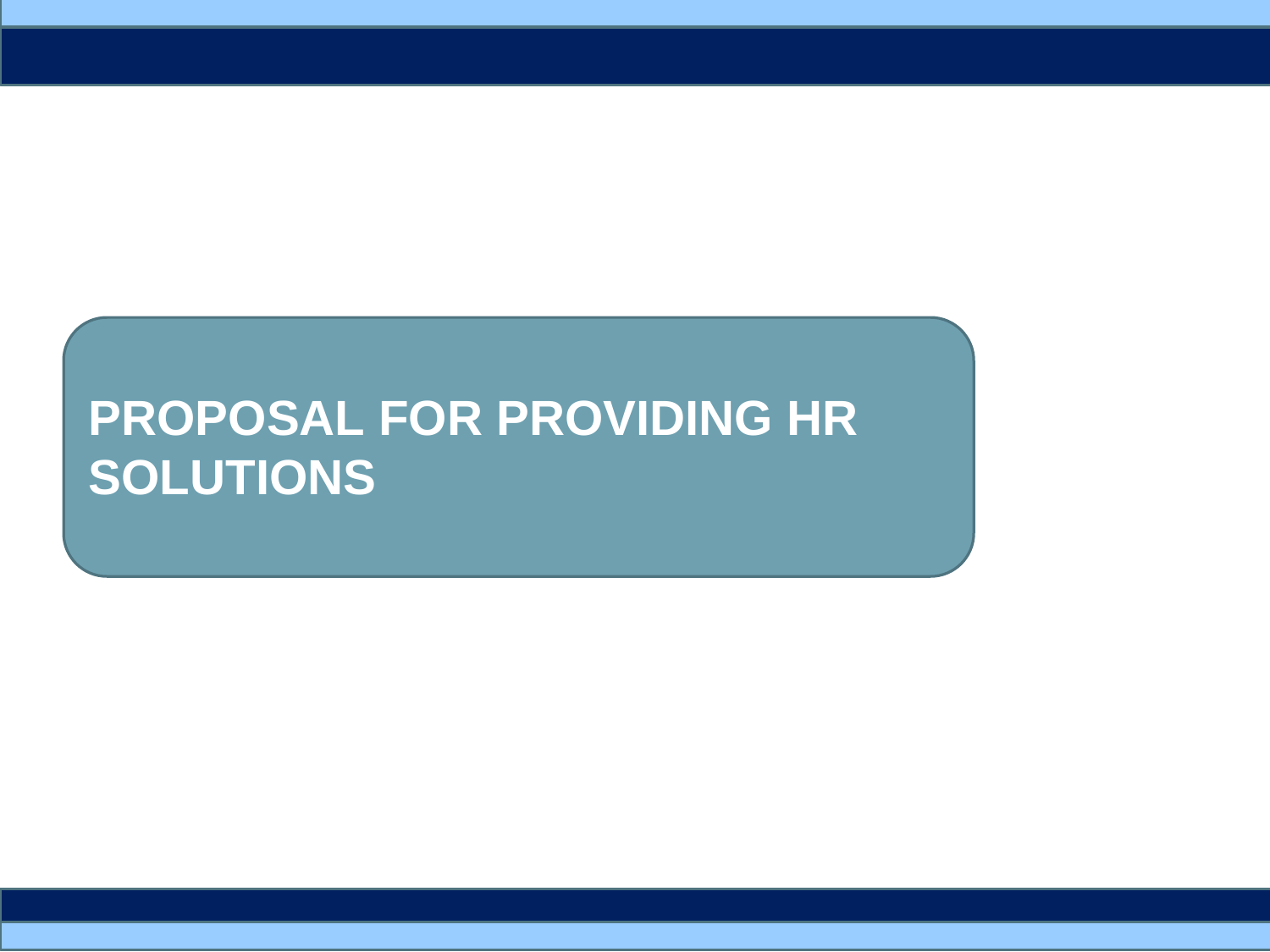OUR UNIQUE BOT MODEL

SERVICE LINES

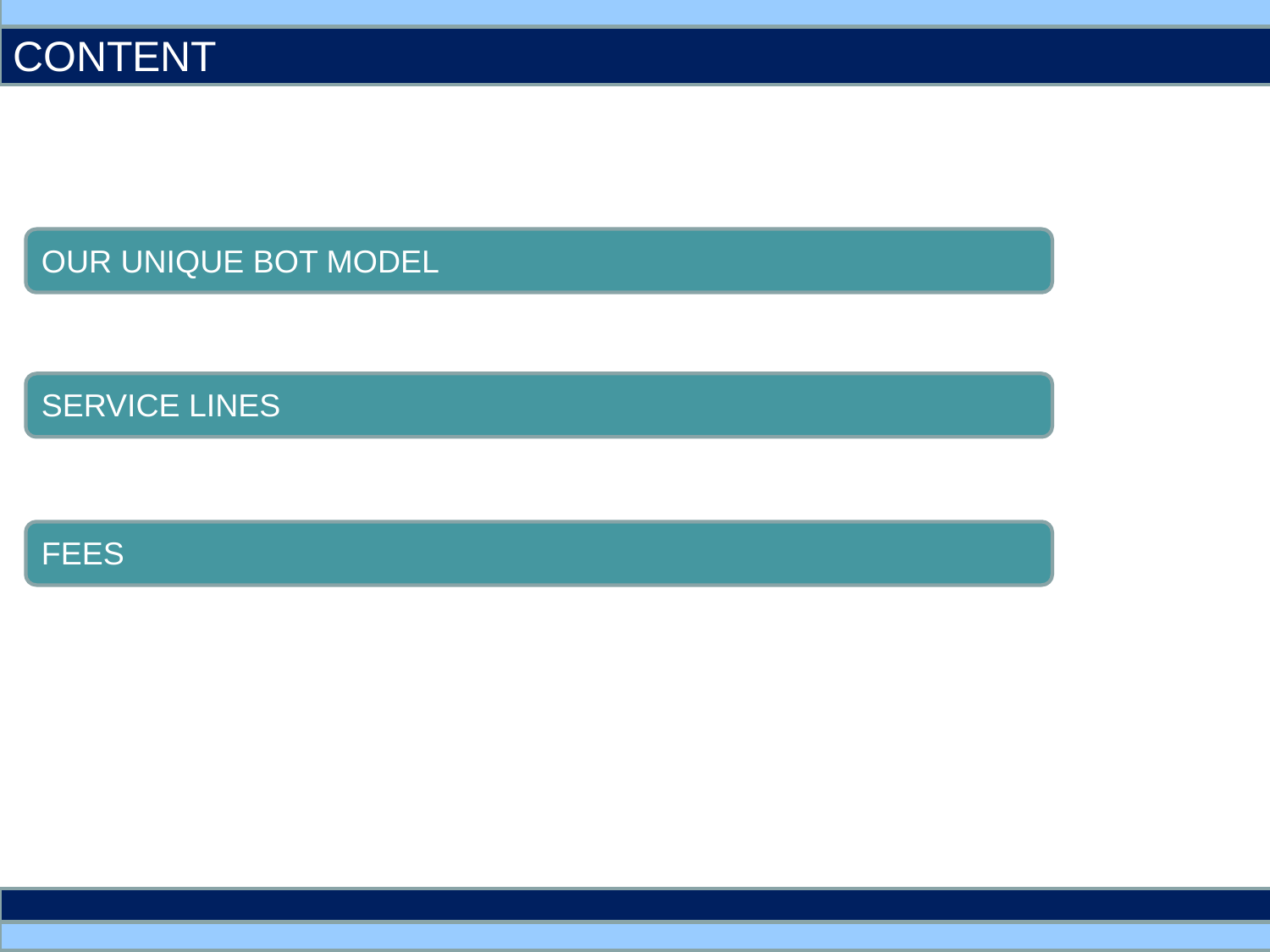# **OUR UNIQUE BOT MODEL**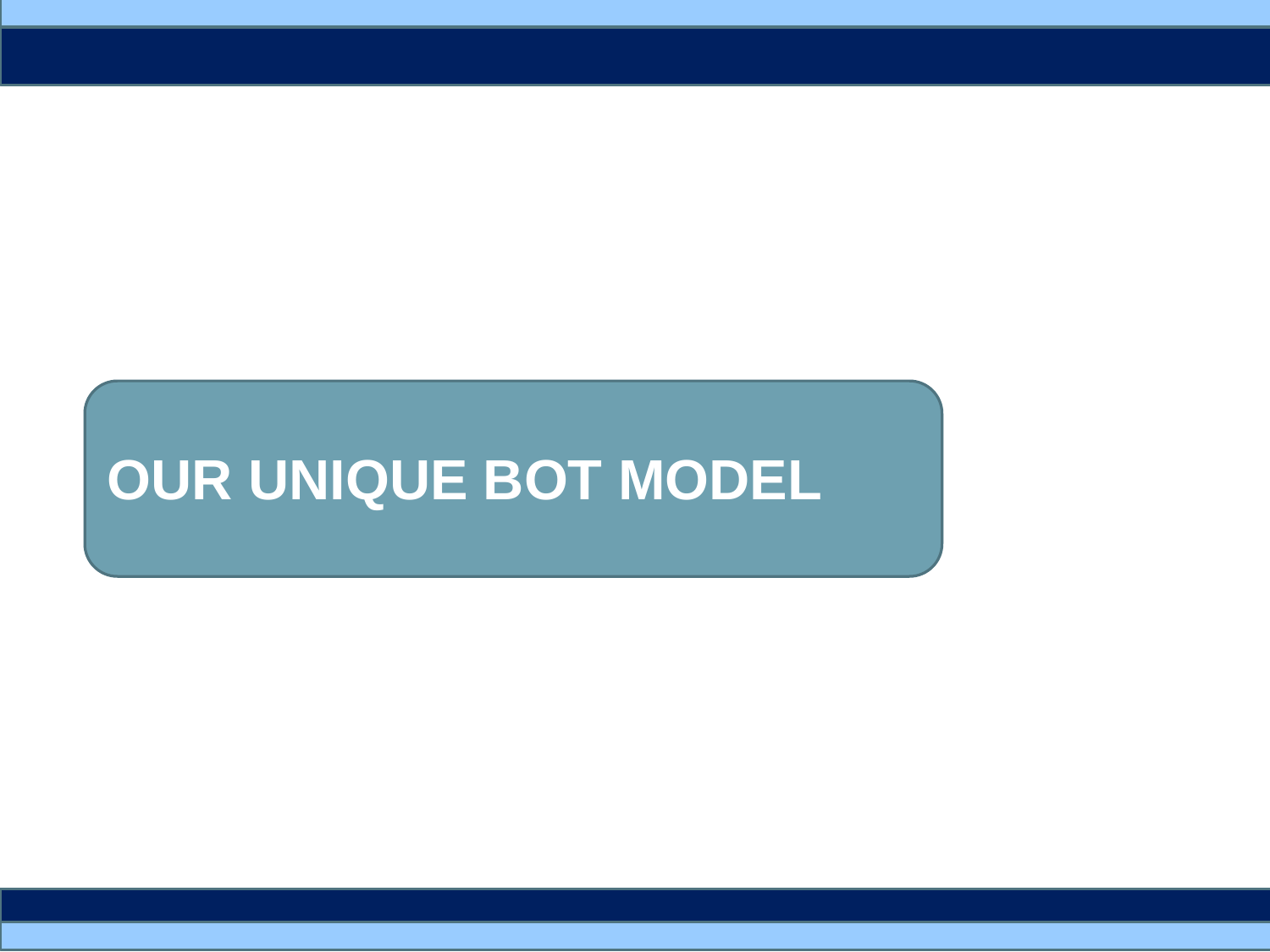#### WHAT MAKES US UNIQUE – **THE BUILD, OPERATE & TRANSFER MODEL (BOT)**

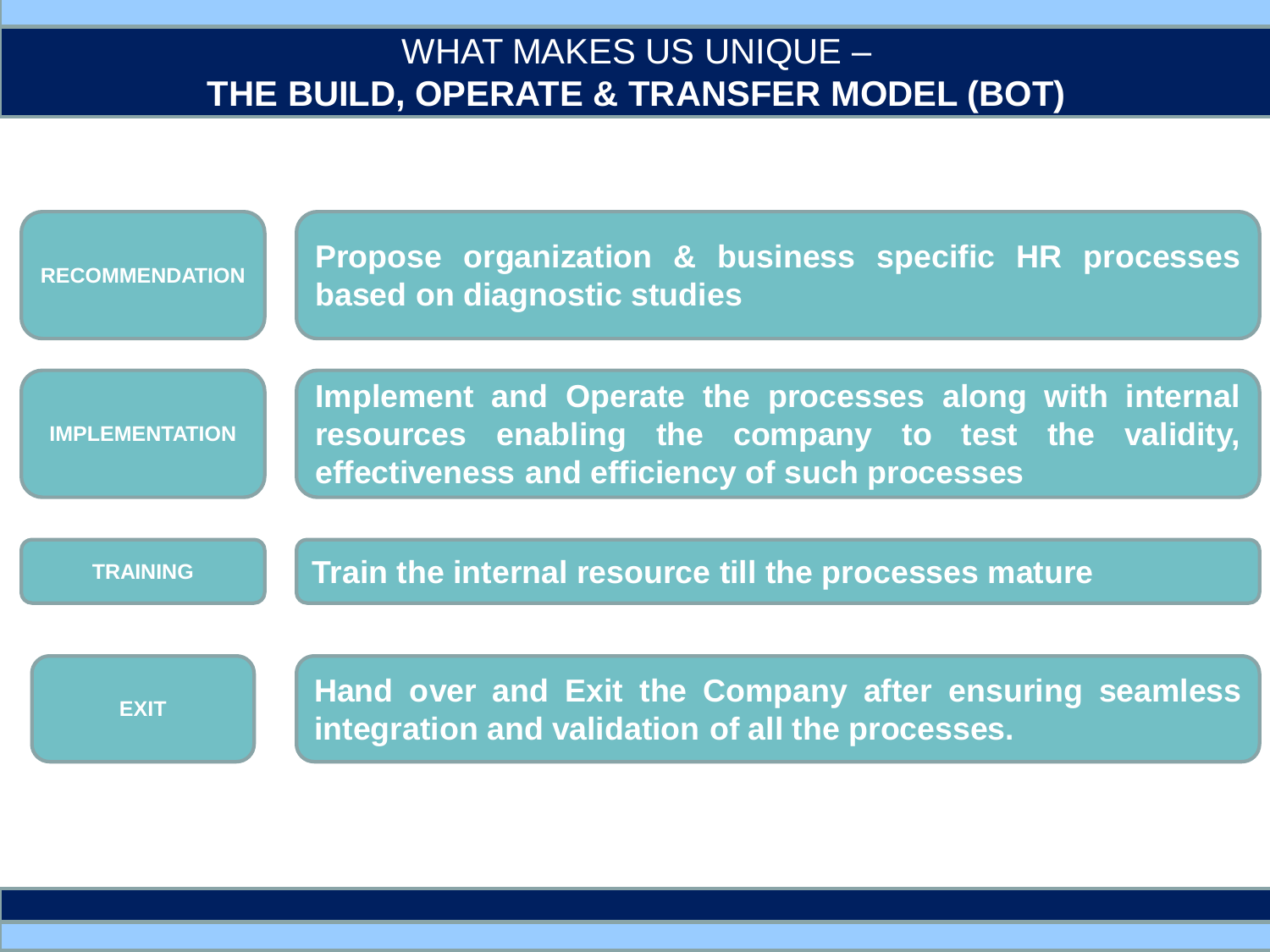#### **How does it work ?**

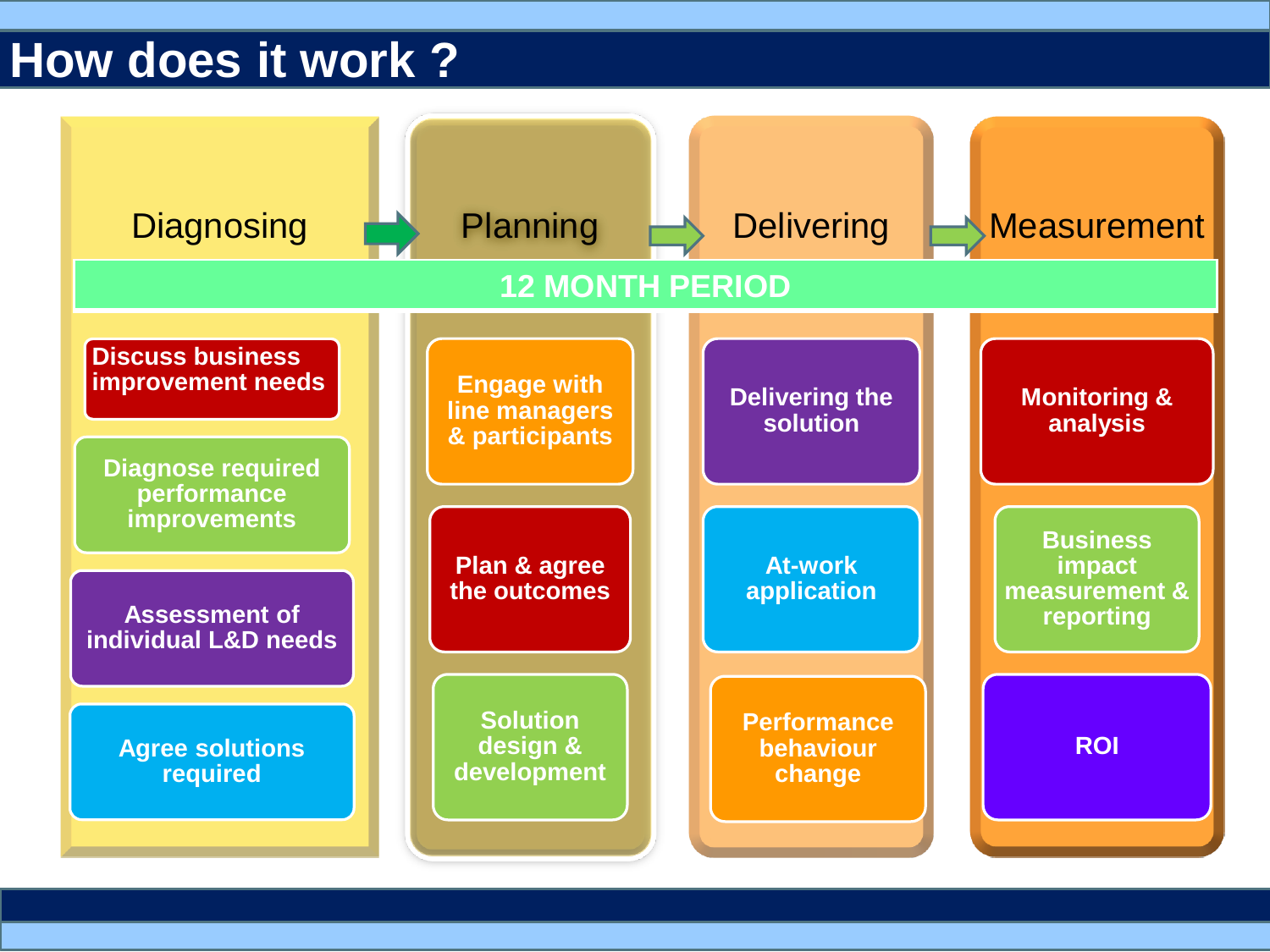# **BENEFITS TO CLIENTS**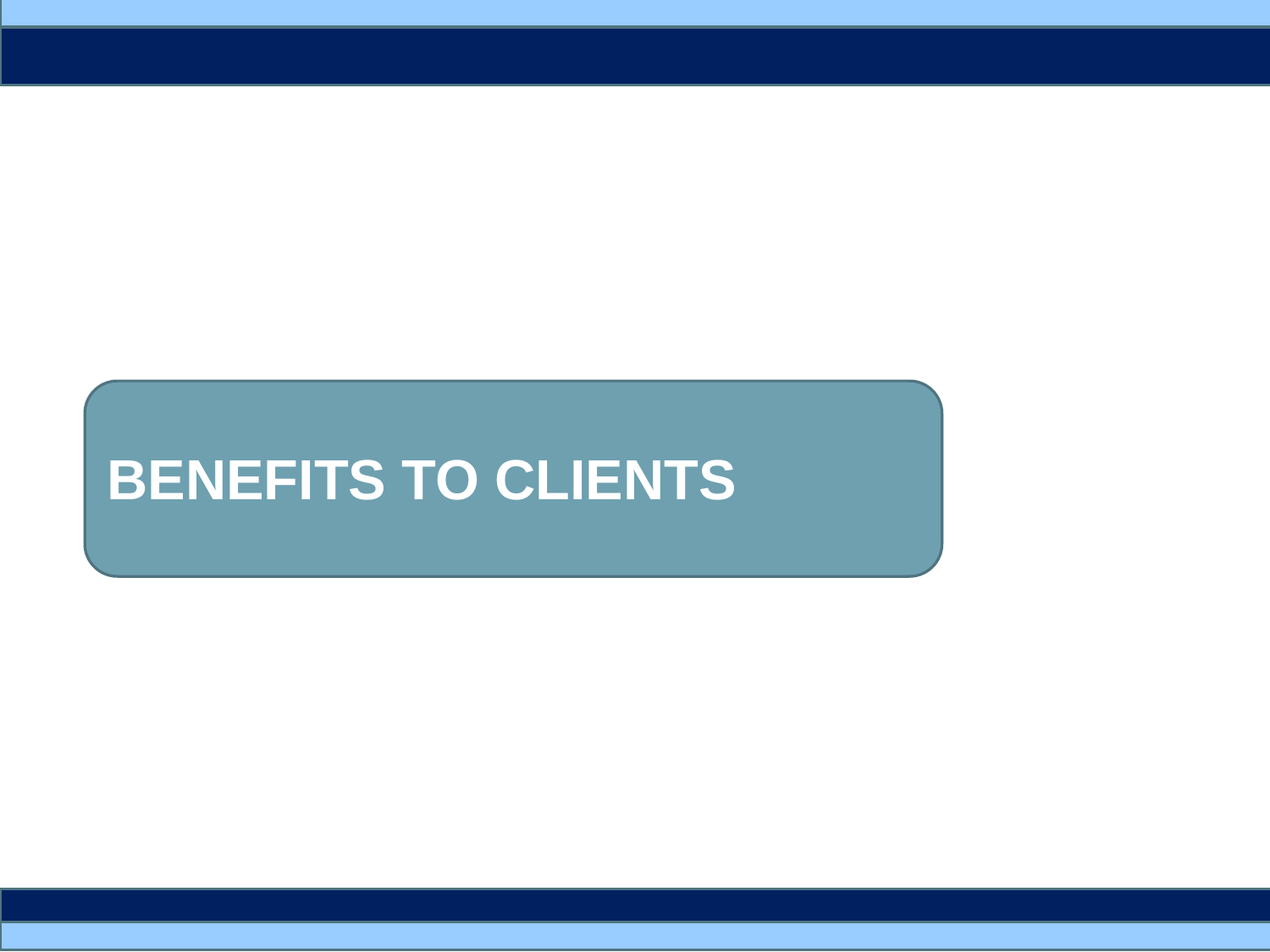- ❖ Processes based on Company's specific business requirements. Since Meridian is responsible for execution of the processes, they become fully accountable for all the processes that they initiate in the Company.
- ❖ A time bound action plan based on an agreed and approved annual HR calendar.
- ❖ All interventions focussed on Increase in Revenues, Reduction in Costs and Increase in Effeciencies.
- ❖ A very cost effective solution since it is based on a monthly compensation plan. At an average cost of a professional's monthly salary, the Company gets an entire Firm's back up support in execution of its core HR processes.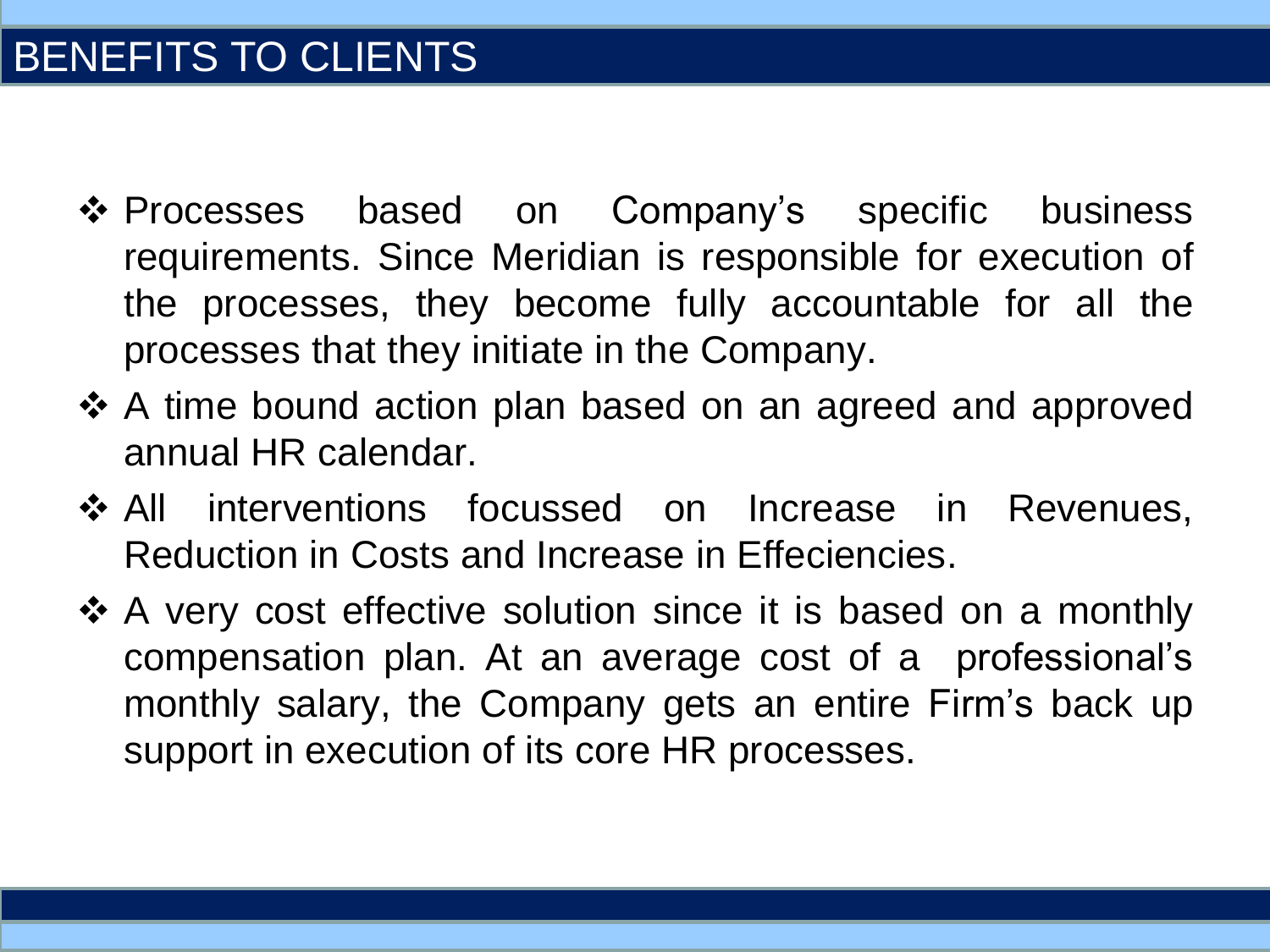# **SAMPLE ACTIVITY CALENDER**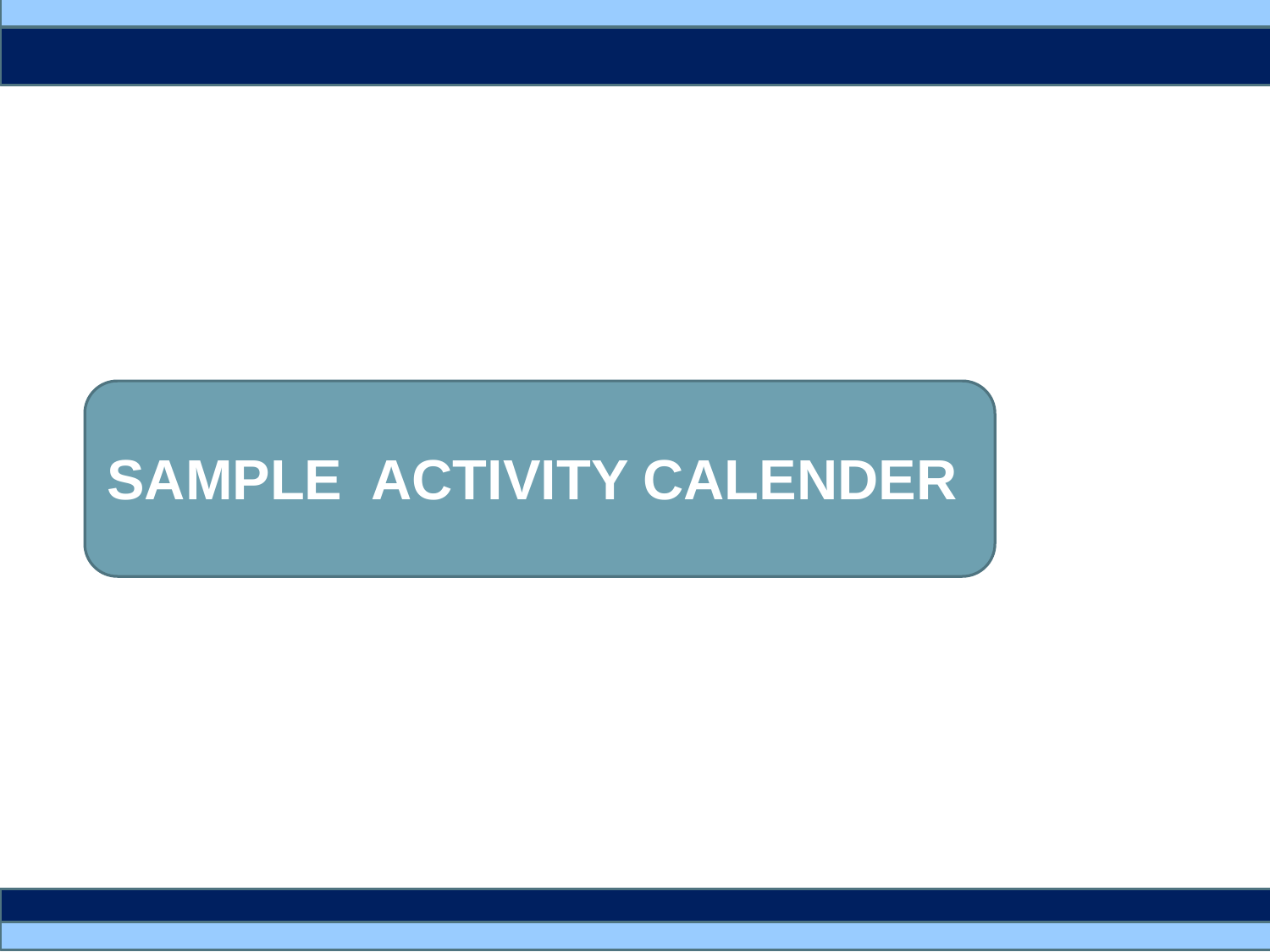### **Activity Calendar**

| <b>OD INITIATIVES</b>                          | <b>HR CALENDER FOR 2014</b>                                         |                                                       |  |                                                                                               |     |      |                                        |                                       |                                     |  |                       |  |
|------------------------------------------------|---------------------------------------------------------------------|-------------------------------------------------------|--|-----------------------------------------------------------------------------------------------|-----|------|----------------------------------------|---------------------------------------|-------------------------------------|--|-----------------------|--|
|                                                |                                                                     | January February                                      |  | March April                                                                                   | May | June | July                                   |                                       | August Septemb Octobe Novemb Decemb |  |                       |  |
| <b>Organization</b><br><b>Structure</b>        |                                                                     | <b>Approved Structures</b><br>for the Company and all |  |                                                                                               |     |      |                                        |                                       |                                     |  |                       |  |
| <b>PMS 2014</b>                                | Performance Appraisal for 2013<br>and Goal Setting for 2014 for all |                                                       |  |                                                                                               |     |      | <b>Half Yearly</b><br><b>Review of</b> |                                       |                                     |  | Annual<br>Performance |  |
| <b>Training &amp;</b><br>Development           |                                                                     |                                                       |  | <b>TNI &amp; Conduct One Training Program or Workshop per month covering all</b><br>employees |     |      |                                        |                                       |                                     |  |                       |  |
| <b>Authority Matrix</b>                        |                                                                     |                                                       |  |                                                                                               |     |      |                                        | Propose, Discuss &<br><b>Finalize</b> |                                     |  |                       |  |
| <b>Grading Matrix</b>                          |                                                                     |                                                       |  | Propose, Discuss &<br><b>Finalize</b>                                                         |     |      |                                        |                                       |                                     |  |                       |  |
| Performance<br><b>Linked Incentive</b><br>Plan |                                                                     |                                                       |  |                                                                                               |     |      | Propose, Discuss &<br><b>Finalize</b>  |                                       |                                     |  |                       |  |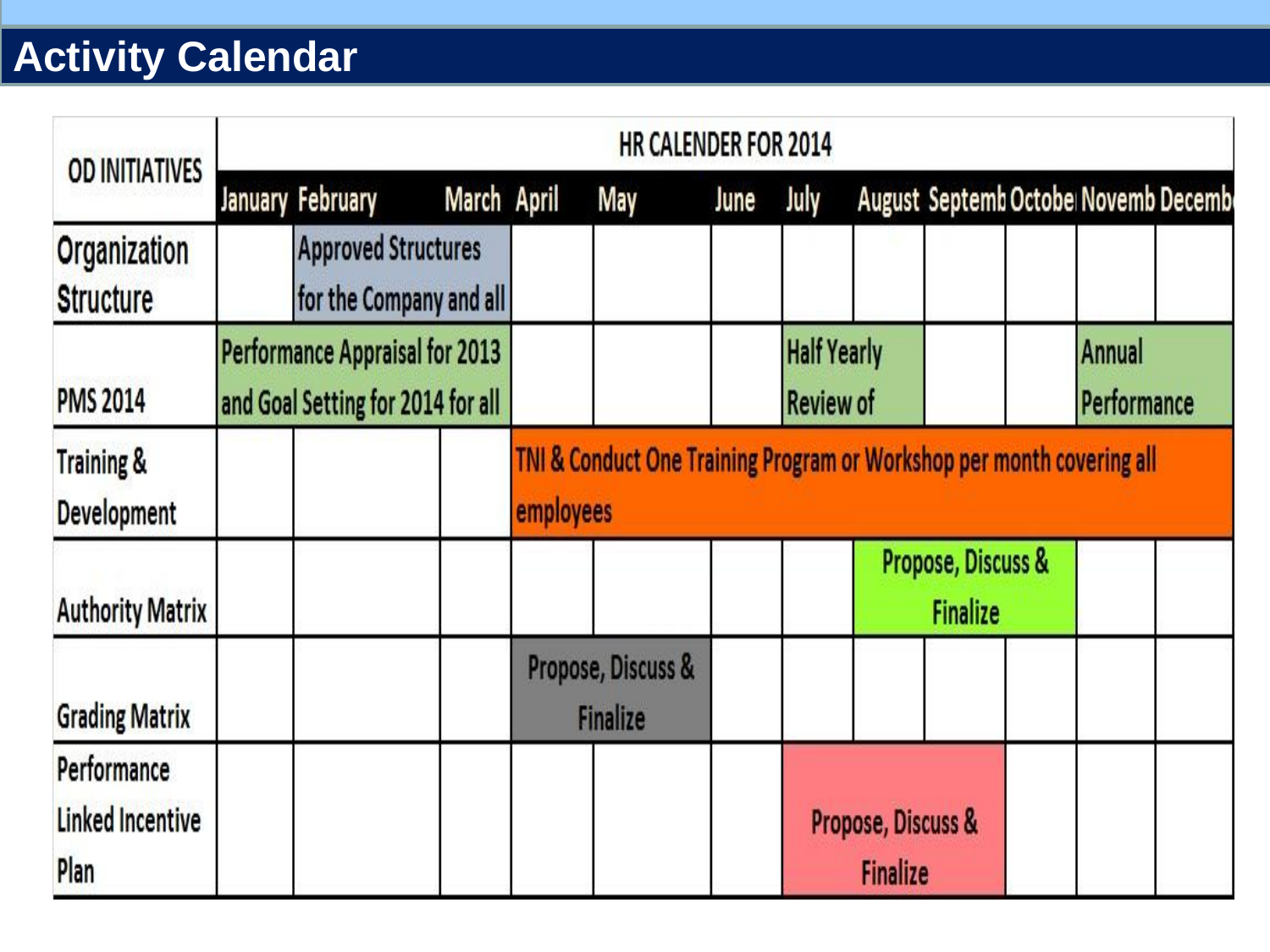# **SERVICE LINES**



**w w w. h r m e r i d i a n . c o m**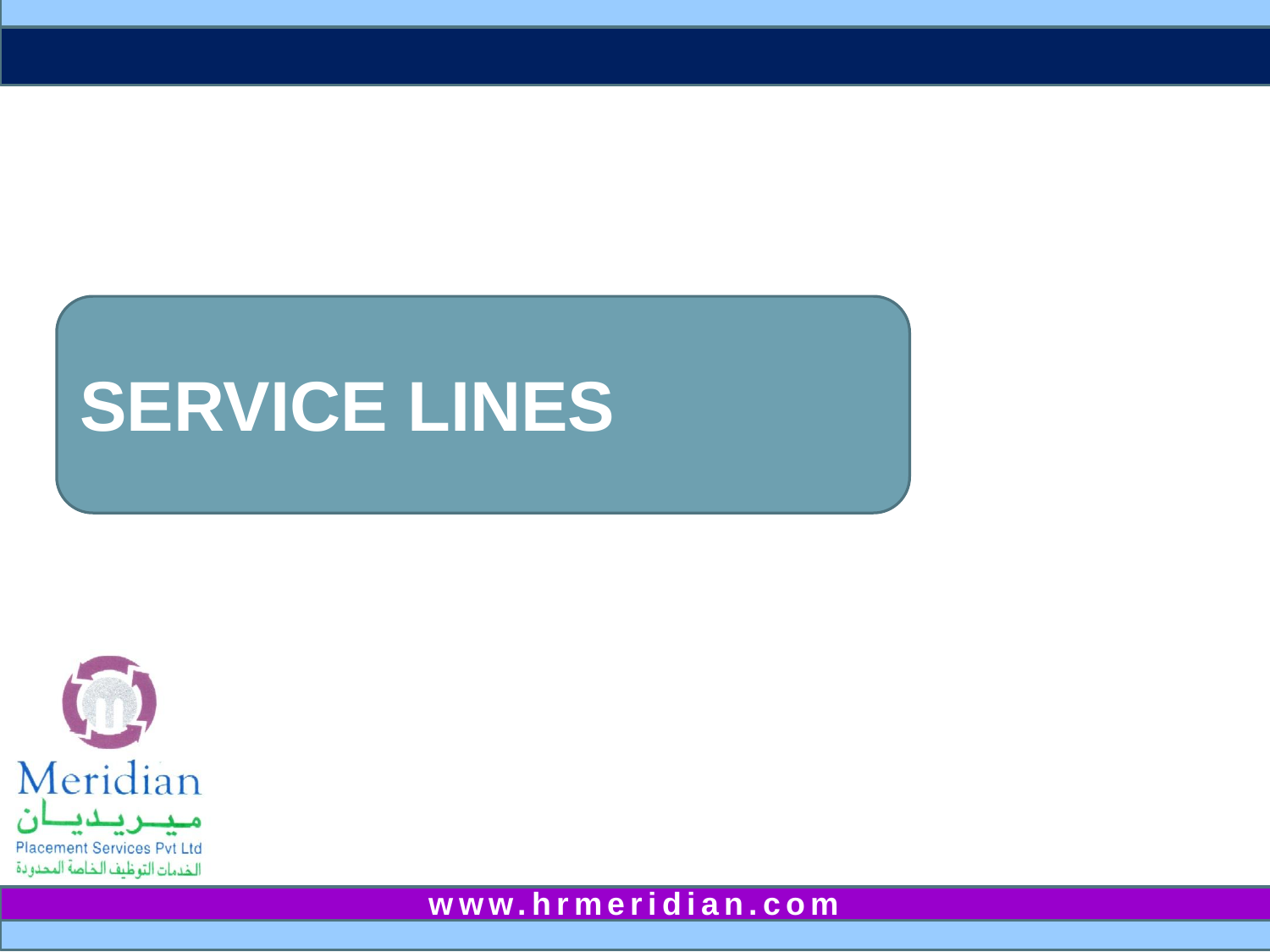#### **1.HR SERVICES**

## **2.360<sup>0</sup> WORKFORCE MOBILIZATION MODEL**

#### **3.TRAINING**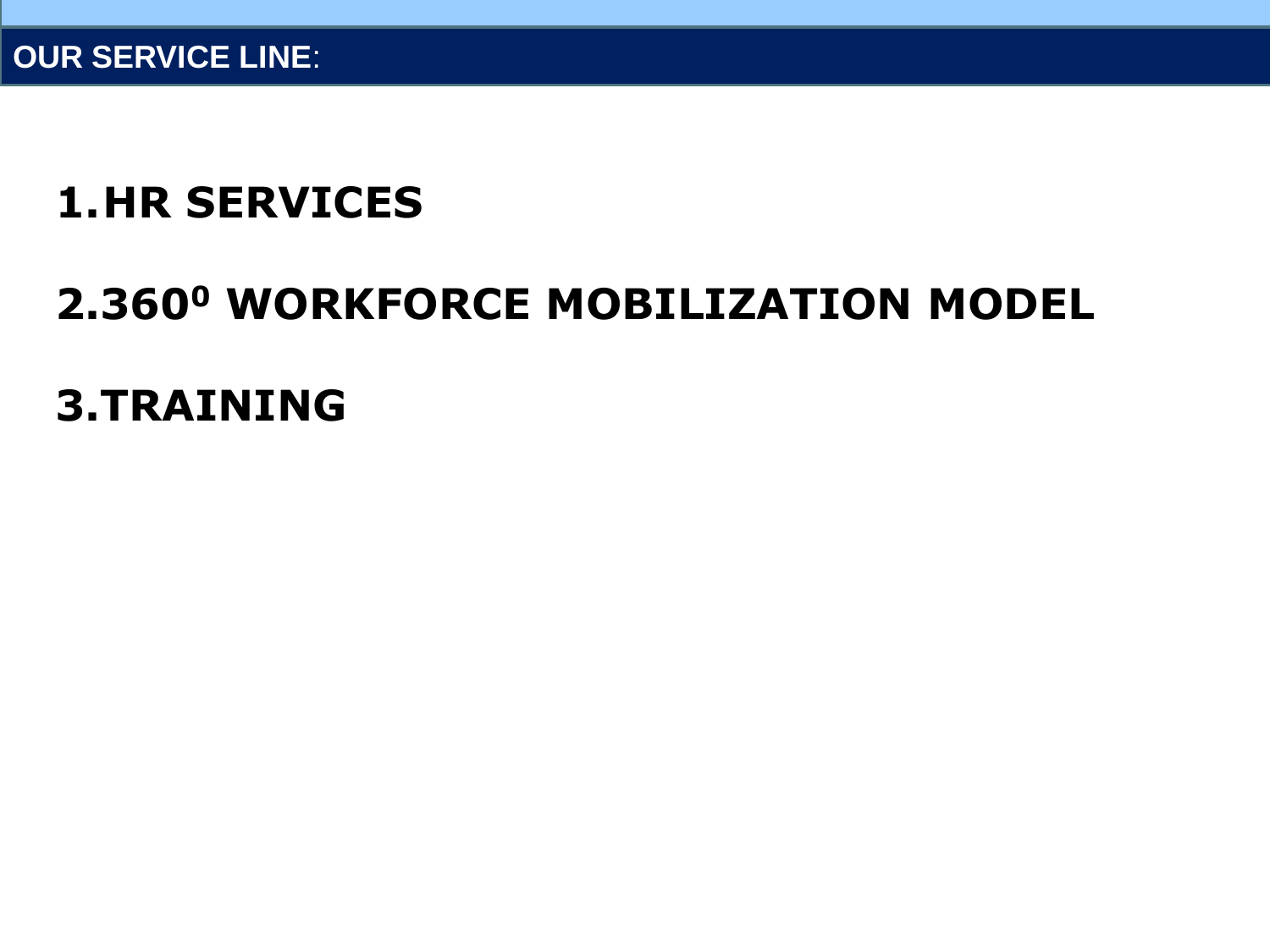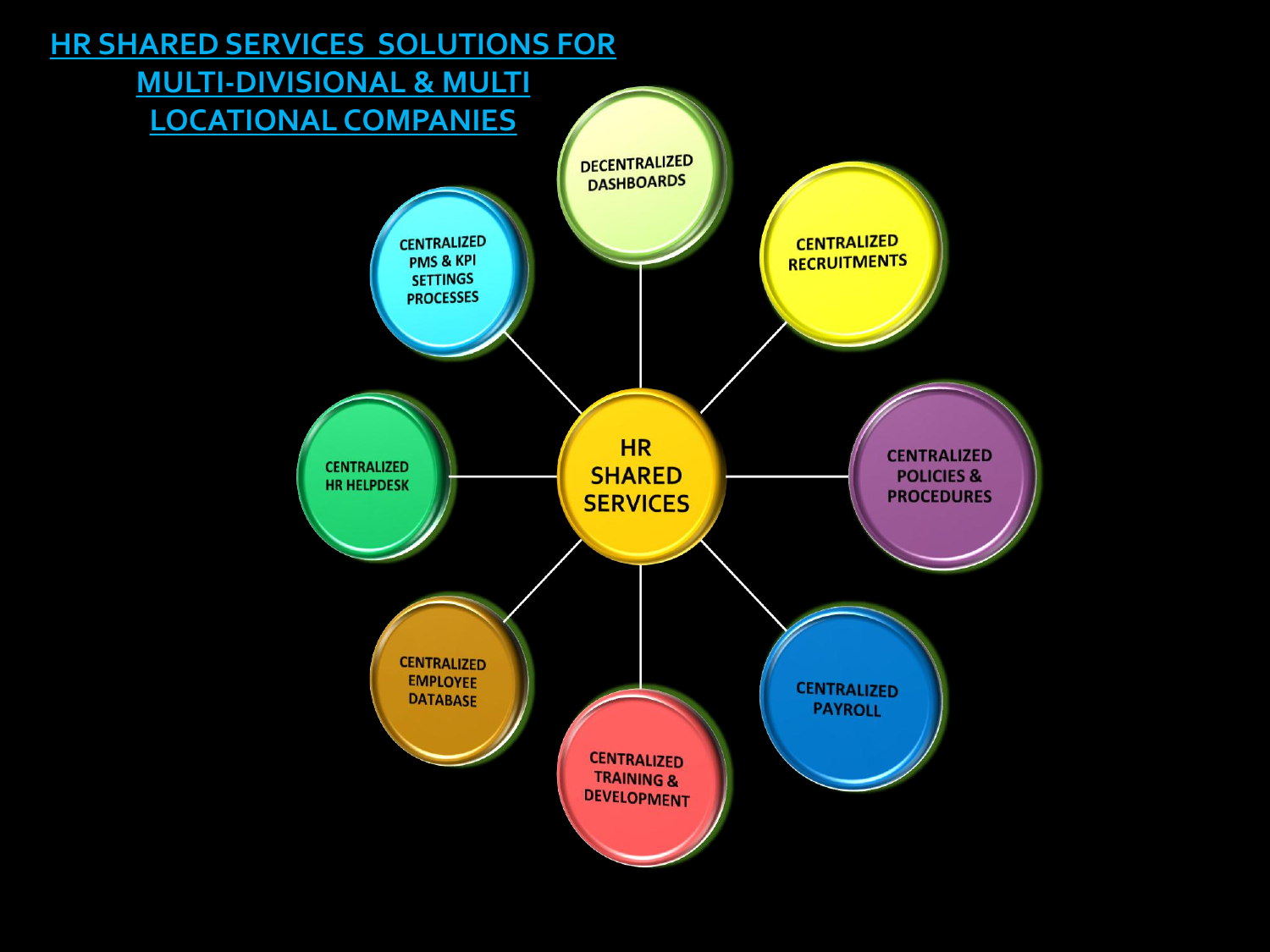

END TO END PROCESS OWNERSHIP BY MERIDIAN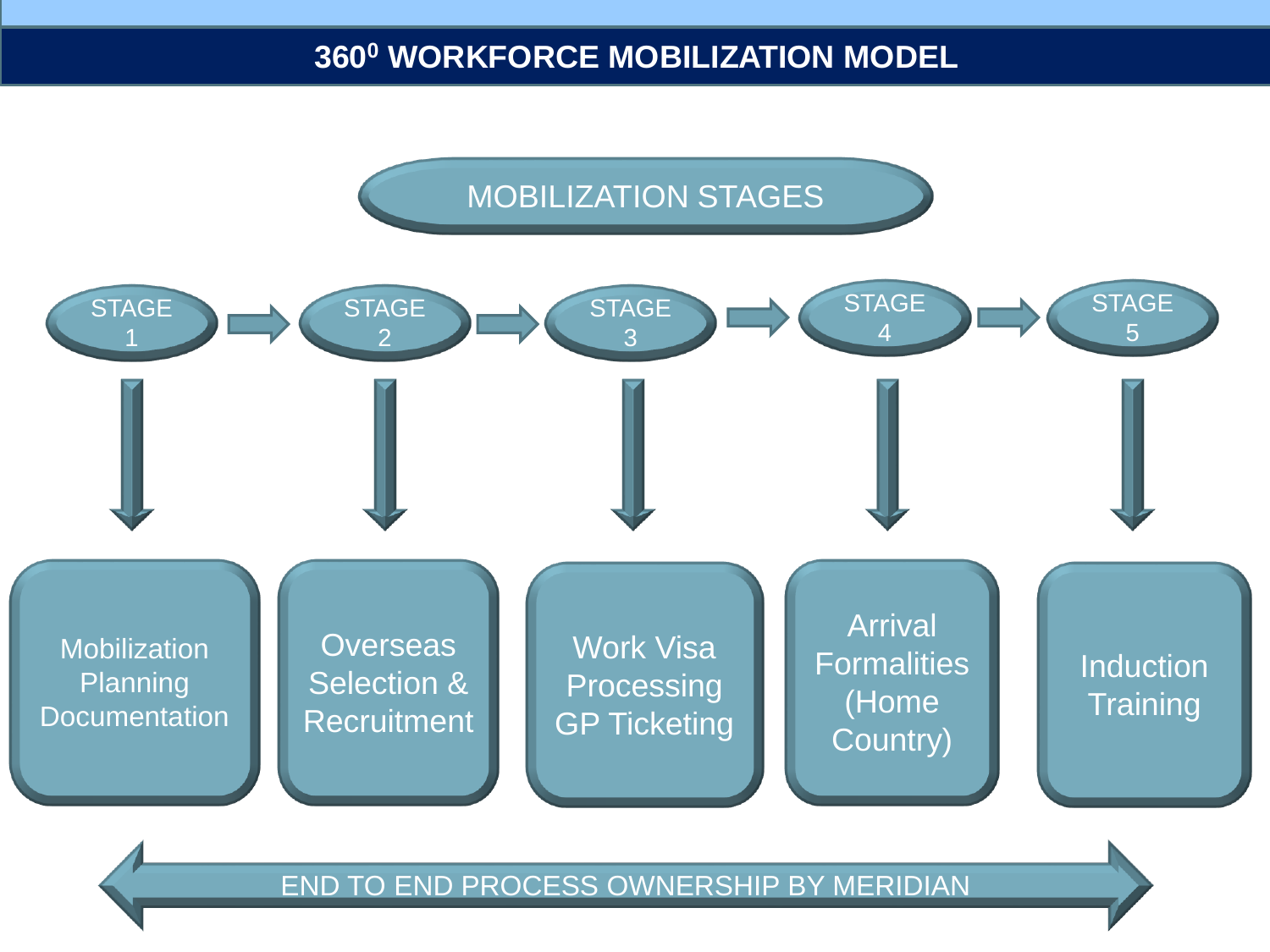TRAINING:

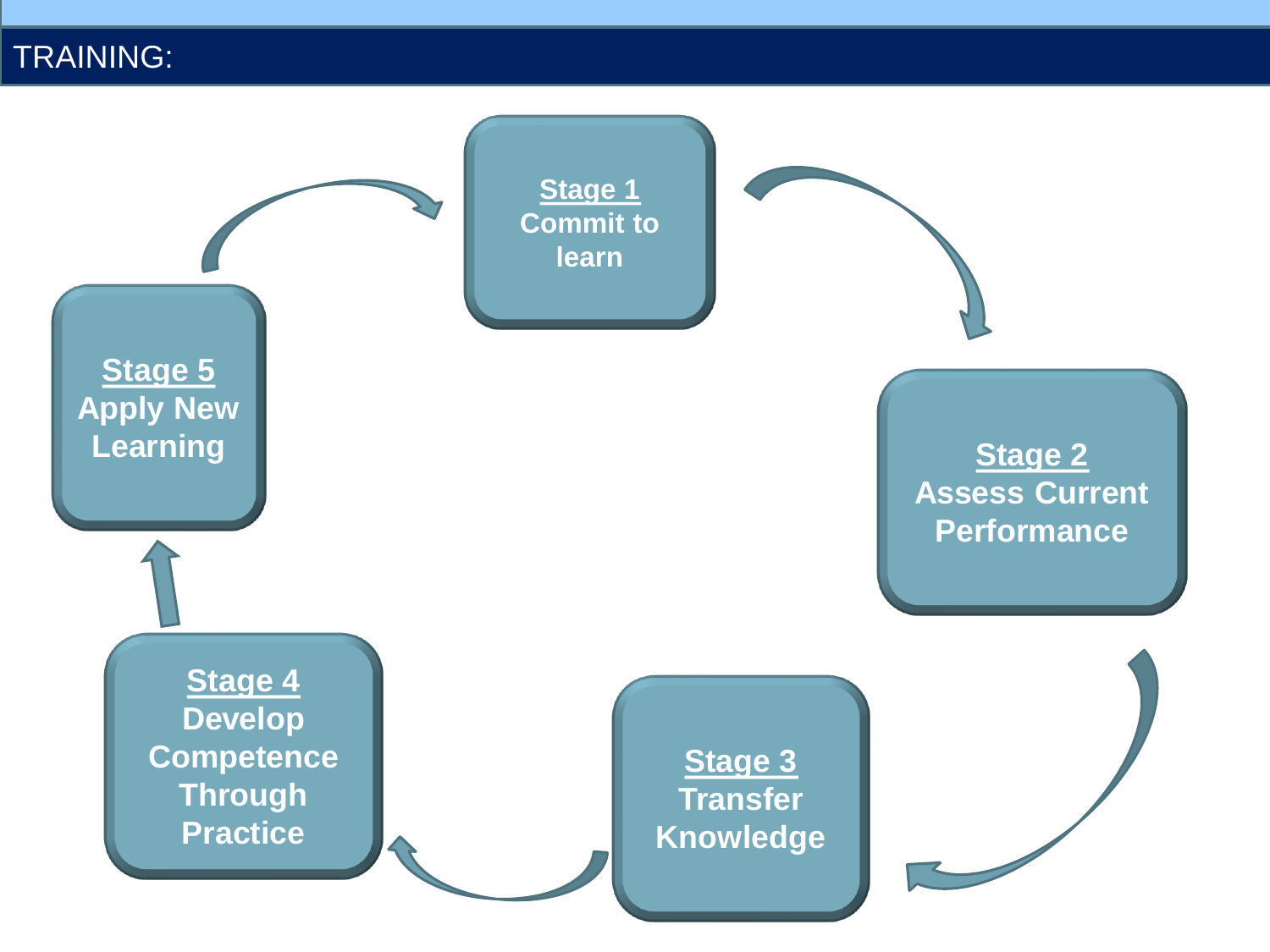